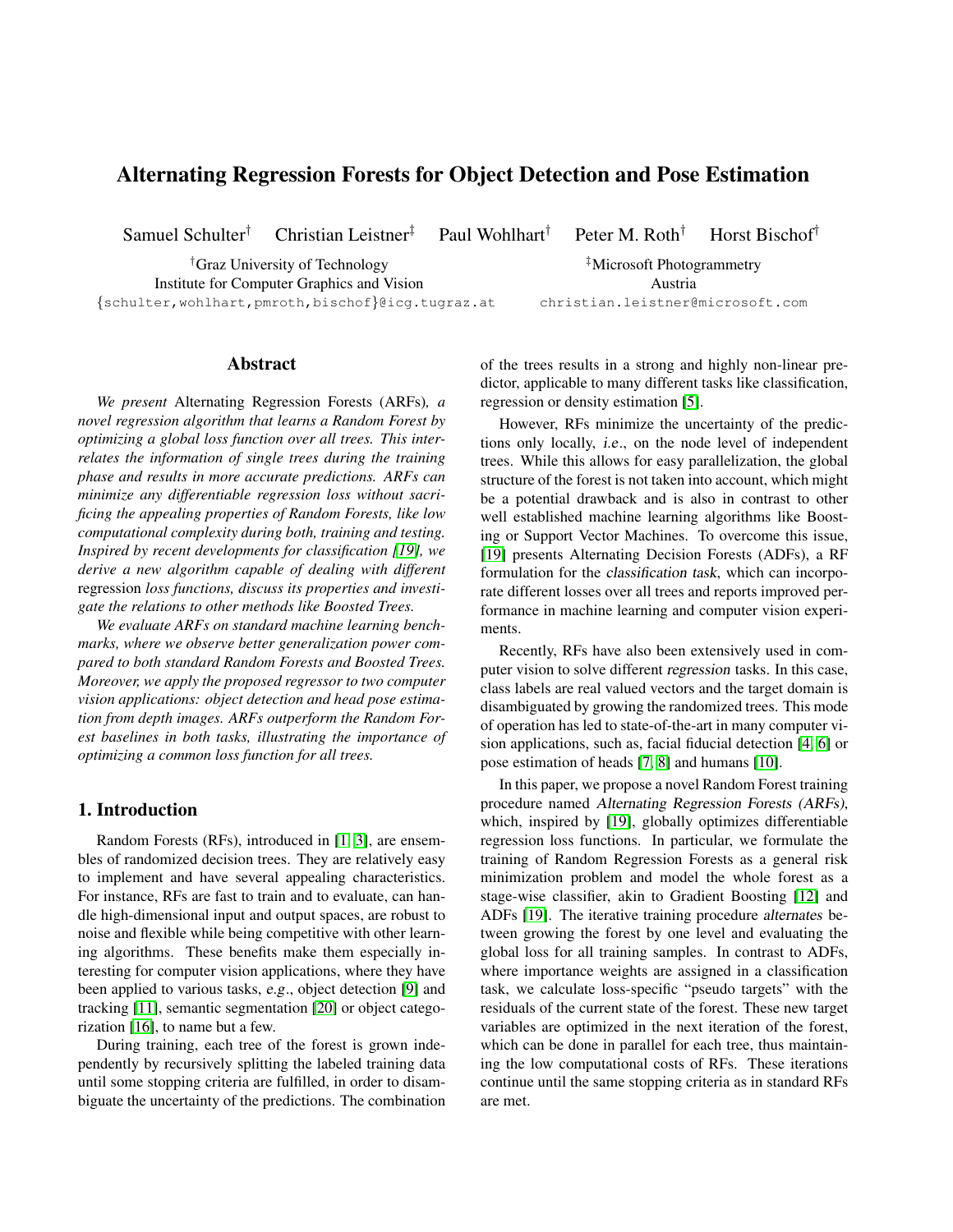After having reviewed the basics of Random Regression Forests in Sec. [3.1,](#page-1-0) we describe the ARF training procedure in detail in Sec. [3.3.](#page-2-0) Additionally, we discuss the properties of ARFs, the influence of different choices of the regression loss function and give some insights about the relations to other approaches like Boosted Trees or standard Random Regression Forests.

In Sec. [4,](#page-4-0) we perform three different experiments to assess the performance of ARFs. First, we show regression performance on several standard machine learning benchmarks and analyze the relevant parameters. Second, we extend Hough Forests [\[9\]](#page-7-3) for object detection by applying the ARF principle to the regression split nodes and show improved results on three test sets. Finally, we integrate ARFs into the human head pose estimation system of Fanelli et al. [\[8\]](#page-7-11) and show that our proposed regressor gives more accurate predictions.

#### 2. Related Work

Recently, Random Forests (RFs) have been increasingly employed for difficult regression tasks in several computer vision applications, enabled by the non-parametric and highly non-linear structure of RFs. This allows for learning complex mappings from input to output spaces.

One recent successfull application is facial fiducial estimation from 2D images [\[6\]](#page-7-9). In this work, a Random Regression Forest is used to learn a mapping from small image patches to several facial feature points, like the mouth or eye corners. The prediction of the RF is conditioned on an estimated head pose and gives state-of-the-art results on standard benchmarks. Another task is human head pose estimation [\[7\]](#page-7-10) from single depth images, where a Random Regression Forest is trained to estimate the position of the head (e.g., the nose tip) in 3D and also the pose in Euler angles. Similar approaches have also been used for human pose estimation [\[10\]](#page-7-12), where several body joint locations are regressed from single depth images.

RFs have also been employed in joint classification and regression tasks, where the objective function is formulated jointly for both tasks. Hough Forests (HFs) for object detection [\[9\]](#page-7-3) or head detection and simultaneous pose estimation [\[8\]](#page-7-11) are just two examples. In our experiments (see Sec. [4\)](#page-4-0), we show that integrating our proposed regression algorithm into two of these applications gives better performance.

Random Regression Forests were also used in combination with Random Field models in [\[14\]](#page-7-14). The proposed Regression Tree Field builds on a Gaussian Random Field and its parameters are trained from image data with regression trees. In [\[13\]](#page-7-15), this approach is extended and applied for image restoration tasks and yields state-of-the-art results. The paper also shows how the regression trees can be optimally trained for minimizing the Random Field energy.

In contrast to single tree optimization, we present a regression algorithm based on an ensemble of trees and show how this ensemble can be optimized with a global loss function. Our approach is inspired by Gradient Boosting [\[12\]](#page-7-13) and Alternating Decision Forests (ADFs) [\[19\]](#page-7-0), which presents a similar approach for classification tasks.

Boosted Trees for regression [\[12\]](#page-7-13) are also related to our proposed regressor. Thus, we point out the similarities and differences to Alternating Regression Forests (ARFs) in a more detailed discussion (see Sec. [3.4\)](#page-3-0). Moreover, in the experiments (see Sec. [4\)](#page-4-0) we compare ARFs with RFs and also Boosted Trees.

#### 3. Alternating Regression Forests

To derive Alternating Regression Forests (ARFs), we first briefly review standard Random Regression Forests and show how a global loss function can be integrated into Random Forests (RFs) for classification [\[19\]](#page-7-0). Inspired by this concept, we then present our novel regressor in Sec. [3.3.](#page-2-0) We show how a Random Regression Forest can be trained in a risk minimization framework, akin to Gradient Boosting [\[12\]](#page-7-13) and Alternating Decision Forests (ADFs) [\[19\]](#page-7-0), however, without sacrificing the low computational costs of standard RFs. Finally, we discuss the properties of the new algorithm, the employed loss functions and point out the relations between ARFs, RFs and Gradient Boosting [\[12\]](#page-7-13).

#### <span id="page-1-0"></span>3.1. Random Forests for Regression

In general, for regression we are given labeled training samples  $\{x_i, y_i\}_{i=1}^N$ , where  $x_i \in \mathcal{X} = \mathbb{R}^M$  and  $y_i \in \mathcal{Y} =$  $\mathbb{R}^K$ , sampled from a joint probability distribution  $q(\mathbf{x}, \mathbf{y})$ . The dimensions of the input and output variables are given as  $M$  and  $K$ , respectively, and  $N$  is the total number of training examples.

Random Regression Forests typically describe a nonlinear mapping  $\mathcal{M} : \mathbb{R}^M \to \mathbb{R}^K$ , where an example x is mapped to a target prediction y. This mapping is learned by an ensemble of binary decision trees  $\{\mathcal{T}_t\}_{t=1}^T$  (T being the number of trees in the ensemble), each trained on a subset of the training data (c.f. bagging [\[3\]](#page-7-2)). A single decision tree  $\mathcal{T}_t$  recursively splits the given training data into two partitions, such that the uncertainty of the target variables in the resulting subsets is minimized.

In particular, each node in a tree randomly samples a set of splitting functions  $\phi(\mathbf{x})$ , each separating the data into two disjoint subsets,  $L$  and  $R$ , respectively. All splitting functions are then evaluated by measuring the information gain

<span id="page-1-1"></span>
$$
I = H(L \cup R) - \frac{|L|}{|L| + |R|} H(L) - \frac{|R|}{|L| + |R|} H(R) , (1)
$$

where  $H(\cdot)$  is the entropy over the target labels and  $|\cdot|$  denotes the size of a set. For classification,  $H(\cdot)$  is the discrete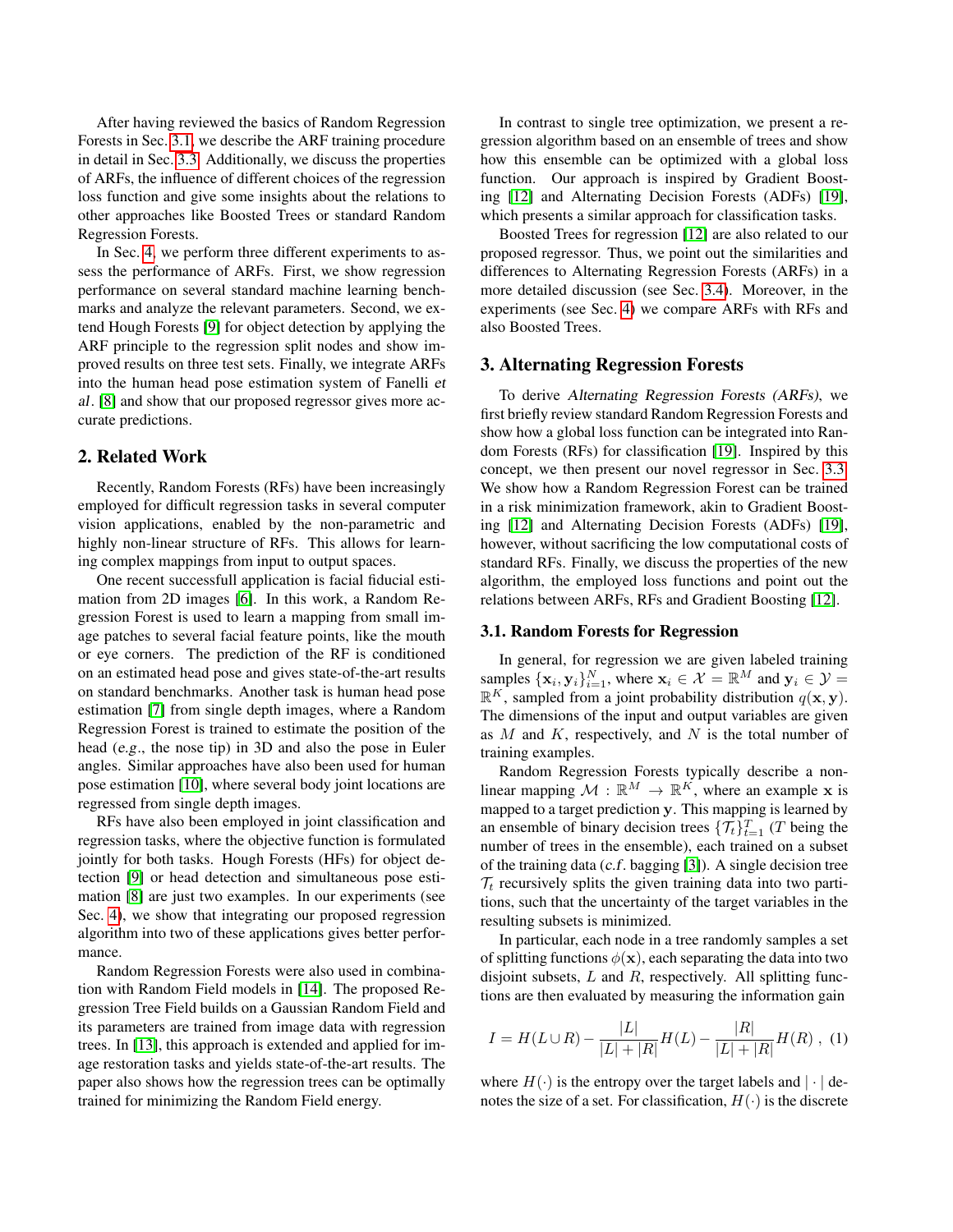entropy. For regression tasks, the differential entropy

$$
h(q) = \int_{\mathcal{Y}} q(\mathbf{y}|\mathbf{x}) \log(q(\mathbf{y}|\mathbf{x})) \, \mathrm{d}\mathbf{y}
$$
 (2)

over continuous outputs can be employed, where  $q(y|x)$  denotes the conditional probability of a target variable given the input sample. Assuming  $q(\cdot, \cdot)$  to be a Gaussian distribution and having only a finite set  $S$  of samples, the differential entropy can be written in closed form as

$$
h_{\text{Gauss}}(S) = \frac{K}{2}(1 - \log(2\pi)) + \frac{1}{2}\log(\det(\Sigma_S)), \quad (3)
$$

where  $\det(\Sigma_S)$  is the determinant of the estimated covariance matrix of the target variables in S.

The splitting function  $\phi^*(\mathbf{x})$  giving the highest information gain is fixed for this node and the data is separated accordingly into the subsets  $L$  and  $R$ . This procedure of splitting the data continues until some stopping criteria are reached, e.g., a maximum tree depth or a minimum number of samples left in the splitting node. If one of these criteria is fulfilled, a leaf node is created by estimating a density model  $p(y)$  from all samples falling in this leaf, in order to predict the target value.

The most simple way to estimate the probability distribution  $p(y)$  is by calculating the sample mean over the target variables reaching a leaf node. However, there are also more elaborate variants like fitting a Gaussian (including a covariance estimation), kernel density estimation or nonparametric densities [\[18\]](#page-7-16).

#### 3.2. Optimizing a Global Loss

As described in the previous section, RFs only decide locally on the node level how the data is further split, without considering the state of the whole classifier. While this allows for easy parallelization and thus leads to low computational costs, the learning procedure is not globally controlled by an appropriate loss function.

The recently proposed ADFs [\[19\]](#page-7-0) tackle this issue by reformulating the training phase of RFs as a stage-wise classifier. The trees are trained breadth-first up to depth  $D_{\text{max}}$  and each level of depth  $d$  corresponds to a single stage. After training stage  $d - 1$ , the current prediction of each training sample  $x_i$  can be calculated by evaluating the current state of the RF, *i.e.*, the forest trained up to stage  $d - 1$ . Then, similar to Gradient Boosting [\[12\]](#page-7-13), the gradient of the loss for each training sample can be calculated and exploited to optimize a global loss function over the whole Random Forest in the next stage d.

For classification tasks, this can be achieved by assigning each training sample  $x_i$  a weight  $w_i^d$  for training stage d, *i.e.*, depth  $d$  of the forest. The weights of the training sample are derived from the corresponding gradient of the loss function and have a straight-forward interpretation: Training samples that are hard to classify get assigned a high weight and "easy" samples a low weight, which forces the classifier of the current stage  $d$  to concentrate on "hard" samples. Thus, ADFs optimize a global loss over all trees by keeping a weight distribution over the training samples, which gets updated in each stage  $d$  according to the given loss function and the current state of the classifier. The classifier alternates between weight updates and training of a single stage. Contrary to [\[17,](#page-7-17) [15\]](#page-7-18), where only nodes within a single tree are entangled, ADFs entangle all trees in the forest, as each local node split depends on the output of all other trees.

In the following, we exploit these ideas to develop Alternating Regression Forests, which can optimize any differentiable, global regression loss.

#### <span id="page-2-0"></span>3.3. Training Alternating Regression Forest

We now formulate Alternating Regression Forests as a stage-wise risk minimization problem for regression tasks. The general learning objective can be written as loss minimization problem:

<span id="page-2-1"></span>
$$
\arg\min_{\Theta} \sum_{\{\mathbf{x}_i, \mathbf{y}_i\}} l(\mathbf{y}_i; F_{D_{\max}}(\mathbf{x}_i; \Theta)) ,\tag{4}
$$

where  $l(\cdot)$  is a differentiable loss function and  $F_{D_{\text{max}}}$  =  $\sum_{d=0}^{D_{\text{max}}} f_d(\mathbf{x}, \Theta_d)$  denotes the random forest with a tree depth of  $D_{\text{max}}$  as an additive classifier, akin to Boosting [\[12\]](#page-7-13) and ADFs [\[19\]](#page-7-0). Please note that the summation is defined over the stages, i.e., depths, not over the trees. The parameters  $\Theta_d$  correspond to the parameters of all splitting functions  $\phi(\mathbf{x})$  in depth d of the whole forest. To keep the notation uncluttered, Θ denotes all splitting functions of the corresponding forest  $F(\cdot)$ . The minimization problem [\(4\)](#page-2-1) can be rewritten as a greedy stage-wise optimization

<span id="page-2-2"></span>
$$
\underset{\Theta_d}{\arg\min} \sum_{\{\mathbf{x}_i, \mathbf{y}_i\}} l(\mathbf{y}_i; F_{d-1}(\mathbf{x}_i; \Theta) + f_d(\mathbf{x}_i; \Theta_d)), \quad (5)
$$

where  $F_{d-1}(\mathbf{x}; \Theta)$  is the classifier trained up to stage  $d-1$ (i.e., the Random Forest of depth  $d-1$ ) and  $\Theta_d$  are the parameters to be optimized in the current stage.

We start with an initial classifer  $F_0 = f_0(\mathbf{x}; \Theta_0)$ , which corresponds to the  $T$  root nodes, and each iteration  $d$  adds a new level of depth to the forest. A classifier  $F_{d-1}(\mathbf{x}_i;\Theta)$ trained up to iteration  $d-1$  gives predictions for all training samples  $x_i$ , according to the accumulated probability distributions  $p(y)$  stored in the corresponding nodes. These predictions yield a corresponding loss, which should be minimized  $(c.f. Eq. (5))$  $(c.f. Eq. (5))$  $(c.f. Eq. (5))$ . In contrast to ADFs [\[19\]](#page-7-0), where importance weights for each sample are calculated to approximate the optimization of a global loss, we employ a more elaborate way for training the next stage  $f_d(\mathbf{x})$ . Similar to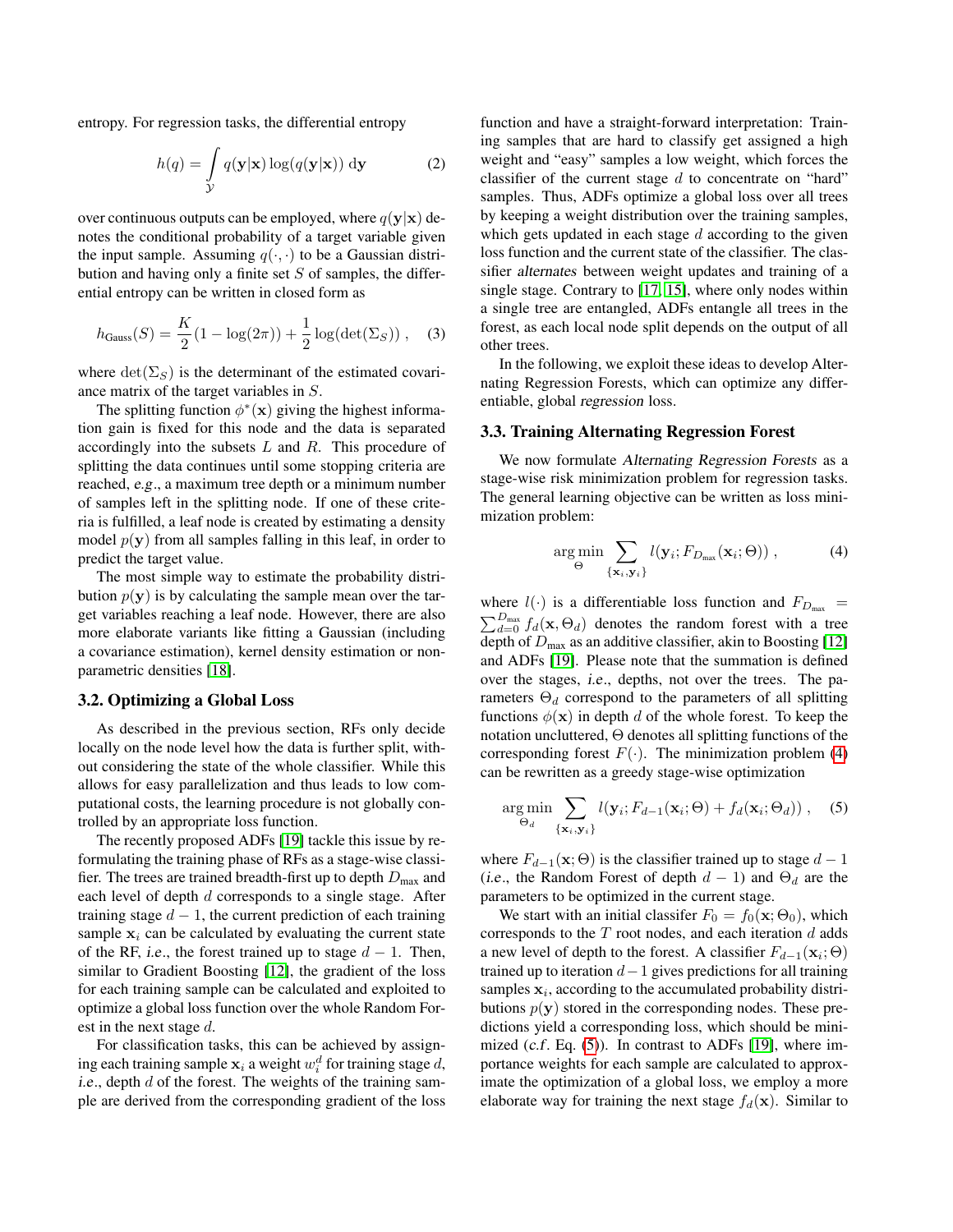Gradient Boosting [\[12\]](#page-7-13), we calculate so-called "pseudo targets"

<span id="page-3-3"></span>
$$
-\mathbf{g}_i^d = -\left[\frac{\partial l(\mathbf{y}_i, F(\mathbf{x}_i))}{\partial F(\mathbf{x}_i)}\right]_{F(x) = F_{d-1}(\mathbf{x})}
$$
(6)

for each sample  $i$ , which correlate with the negative gradient of the loss function w.r.t. the output of the current classifier. These pseudo targets form an intermediate training set  $\{x_i, -g_i^d\}$  for the current iteration. This data is then used to train  $f_d(\mathbf{x})$ , *i.e.*, the depth d of the forest, according to the information gain criterion, Eq. [\(1\)](#page-1-1) (see Fig. [1\)](#page-3-1).

Please note that training depth  $d$  of the forest corresponds to transforming the leaf nodes in  $F_{d-1}(\mathbf{x})$  into splitting nodes and creating new leaf nodes in depth  $d$ , which make predictions about the "pseudo targets"  $-\mathbf{g}_i^d$ . Unlike in Boosting (with trees or decision stumps as weak learners), where the path of any sample x is unknown beforehand, in ARFs, this path is always fixed as we have a hierarchical classifier structure. Thus, we can immediately add the target distribution  $p_{pa}(\mathbf{y})$  of the parent node, *i.e.*, the new split node in depth  $d-1$ , to the current target distributions  $p_{ch}(\mathbf{y})$  of the new child nodes in depth d. After having updated  $p_{ch}(\mathbf{y})$  for iteration d, we can set the prediction of  $p_{pa}$ to 0 and continue the training of ARFs with iteration  $d + 1$ . The intermediate classifier  $F_d(\mathbf{x})$  can thus be used like a standard RF for making predictions. In Algorithm [1,](#page-3-2) we summarize the complete training procedure of ARFs.

During inference, RFs, Boosting with decision stumps/trees as weak learner, and ARFs are exactly the same, except for the aggregation of the predictions. A given test sample x is routed through all trees  $\mathcal{T}_t$  and thus ends up in T leaf nodes, each storing its estimated target variable distribution  $p(y)$ . These distributions are either averaged (RFs and ARFs) or accumulated (Boosting) over the ensemble to yield the final prediction. Nevertheless, the computational complexity of all methods during testing is the same.

<span id="page-3-2"></span>

| <b>Algorithm 1</b> Training of Alternating Regression Forests                                                |  |  |  |  |  |
|--------------------------------------------------------------------------------------------------------------|--|--|--|--|--|
| <b>Require:</b> Labeled training set $\{\mathbf x_i, \mathbf y_i\}_{i=1}^N \in \mathcal X \times \mathcal Y$ |  |  |  |  |  |
| <b>Require:</b> Number of trees T, maximum tree depth $D_{\text{max}}$                                       |  |  |  |  |  |
| 1: Init $F_0 = f_0(\mathbf{x})$ as T root nodes with $p(\mathbf{y})$                                         |  |  |  |  |  |
| 2: for d from 1 to $D_{\text{max}}$ do                                                                       |  |  |  |  |  |
| Check stopping criteria for all nodes in depth $d$<br>3:                                                     |  |  |  |  |  |
| Calculate "pseudo targets" $-q_i^d$ (Eq. (6))<br>4:                                                          |  |  |  |  |  |
| Find $\Theta_d$ , i.e., $\phi^*(\mathbf{x})$ for "pseudo targets" (Eq. (1))<br>5:                            |  |  |  |  |  |
| Calculate $p_{child}(\mathbf{y})$ in (intermediate) leaf nodes<br>6:                                         |  |  |  |  |  |
| Add $p_{\text{parent}}(\mathbf{y})$ to corresponding $p_{\text{child}}(\mathbf{y})$<br>7:                    |  |  |  |  |  |
| $F_d(\mathbf{x};\Theta) = F_{d-1}(\mathbf{x};\Theta) + f_d(\mathbf{x};\Theta_d)$<br>8:                       |  |  |  |  |  |
|                                                                                                              |  |  |  |  |  |



<span id="page-3-1"></span>

Figure 1: Illustration of the "pseudo targets" in ARFs used to train the intermediate stages.

#### <span id="page-3-0"></span>3.4. Discussion

In the following, we specify the loss functions used in our implementation and briefly discuss the properties of the algorithm compared to related approaches.

In general, any differentiable loss function can be integrated into ARFs, however, we use three of the most common regression losses, the Squared, the Absolute, and the Huber loss, well known from robust statistics [\[12\]](#page-7-13). The Squared loss is the most restrictive one, giving relatively high penalty to samples that are incorrectly regressed, compared to, e.g., the Absolute loss. The Huber loss [\[12\]](#page-7-13) can be adapted with the parameter  $\delta$ , resulting in different shapes of the loss. It behaves like a Squared loss for residuals below δ and like an Absolute loss for residuals larger than δ.

We further want to discuss the relations between ARFs and Boosting (with decision stumps/trees). Although ARFs can be equivalently formulated as Gradient Boosting, there are two main differences. First, while Boosting pools from the same space of weak learners in all iterations, i.e., the number of splitting functions is the same, for ARFs, this space increases over time as the number of split functions to be optimized increases in each iteration. This property allows ARFs to be easily trained in parallel. Second, Boosting trains a weak learner from scratch in each iteration, e.g., a new regression tree. Contrary, in ARFs, a weak learner corresponds to the splitting functions in a single depth  $d$ . This implies that for  $d > 0$  the training samples are conditioned on the structure of the trees up to depth  $d-1$ , which eases the task for the weak learner in the current iteration.

Finally, we also discuss the computational costs of ARFs, Boosting, and RFs. In Boosting, the overall classifier corresponds to a flat additive combination of the weak learners, e.g., decision or regression stumps/trees. Thus, each weak learner has to be trained consecutively, which may take a long time to get a desired model complexity for the task at hand. In contrast, ARFs regard each depth of the forest as a single weak leaner, i.e., several different splitting functions  $\phi(\mathbf{x})$ , thus being able to parallelize them. Standard RFs can also be trained easily in parallel, which also makes them fast during both training and testing, however, without optimizing a global loss.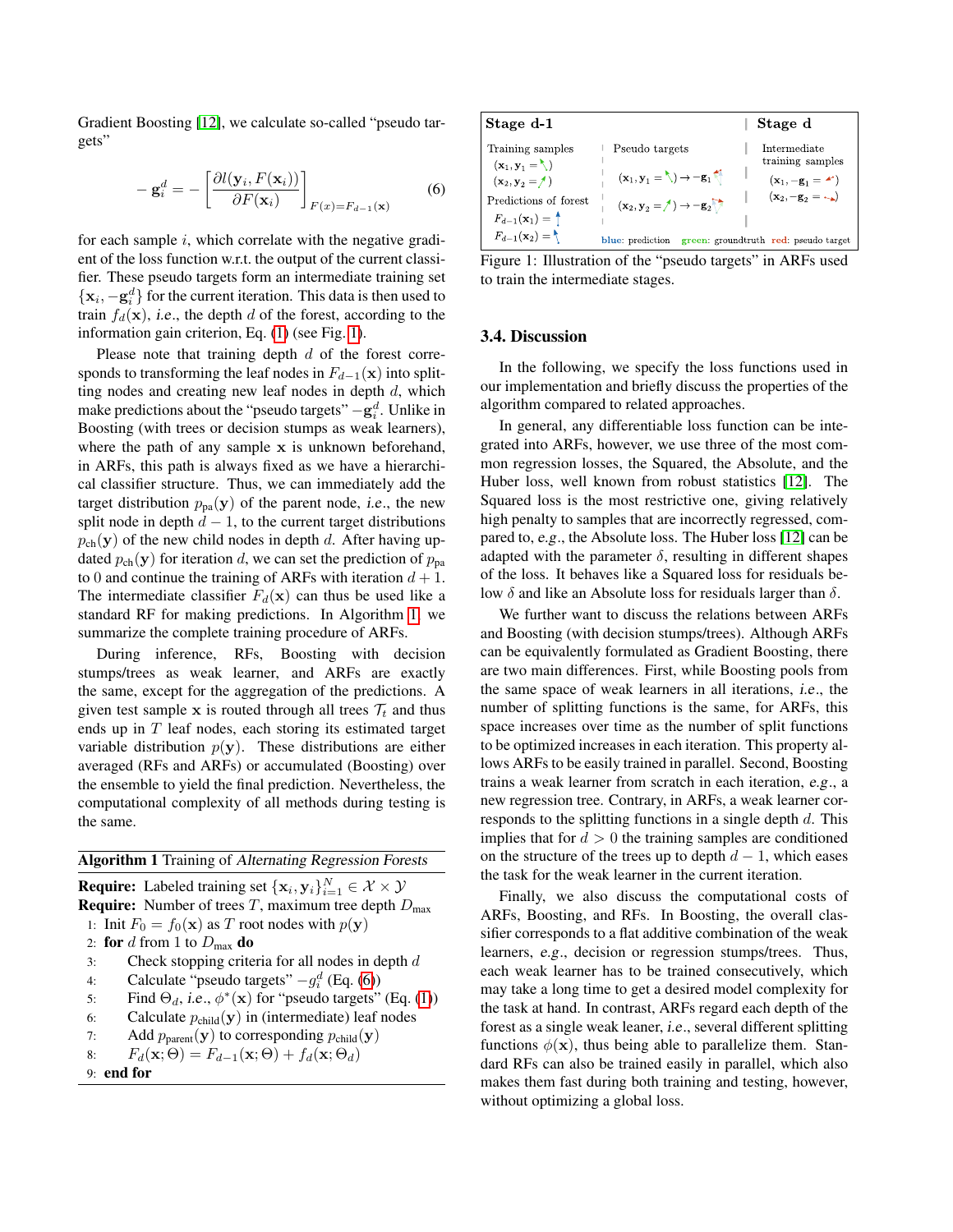## <span id="page-4-0"></span>4. Experiments

To assess the performance of the proposed Alternating Regression Forests (ARFs), we performed several experiments. We evaluate ARFs on 19 machine learning benchmarks and give a comparison to Boosted Trees (BTs) and standard Random Forests (RFs). Moreover, we present two different computer vision applications, namely object detection and human head pose estimation, where we integrate the ARF principle.

#### 4.1. Results on Machine Learning Data

We conduct a standard regression experiment on a set of 19 machine learning benchmarks from different sources (UCI, StatLib, Delve)<sup>[1](#page-4-1)</sup> to evaluate the difference between standard Random Regression Forests (RFs), Boosted Trees (BTs), and Alternating Regression Forests (ARFs). For BTs and ARFs, we evaluate the loss functions presented above (Squared, Absolute, and Huber).

As most benchmarks do not provide specific train-test splits, we split the given data into  $60\%$  training and  $40\%$ testing data. To provide statistically fair results, we average them by repeating the following procedure 5 times. We first build a random train-test split (unless an explicit split is given) with the above defined ratio and then, for each split, we train and test all methods 4 times in order to further decrease statistical uncertainties due to the random tree growing schemes. This procedure results in a total of 20 averaging runs per method and data set. We measure the performance as the Root Mean Squared Error (RMSE).

The parameters of all trees for the different methods (RFs, BTs, and ARFs) are set equally: we used 50 trees with a maximum depth of 15, however, tree growing also stops if a maximum depth of 15, however, tree growing also stops if<br>the sample size in a node is below 10. We use  $\sqrt{D}$  random tests [\[3\]](#page-7-2) (D being the input feature dimensionality) and 20 randomly chosen thresholds. For BTs, the number of trees always corresponds to the number of iterations/weak learners, thus having the same model complexity as the other methods.

In Tab. [1,](#page-5-0) we present our results as mean and standard deviation of RMSE values. Bold faced values indicate the best performing method for a single data set. We also highlight statistically significantly better results compared to RFs according to a Student t-test. As can be seen from the table, ARF-based methods win in all but 2 data sets, in most cases significantly. The performance difference between the loss functions for both ARFs and BTs is rather minor. Throughout all experiments we fix the parameter  $\delta$  for the Huber loss to 0.3.

While the goal in this first experiment was to evaluate all methods with the same model complexity (i.e., same num-

<span id="page-4-2"></span>

Figure 2: Parameter evaluation of RFs, BTs and ARFs for the experiment conducted on autompg. We vary the number of trees for two choices of the maximum tree depth  $D_{\text{max}}$ .

ber of trees and maximum depth), we further compare the performance for different complexities in a second experiment. We choose the autompg data set, fixed the loss for BTs and ARFs to be the Squared loss, and varied the number of trees, i.e., weak learners, between 10 and 500 for two fixed maximum depth values, 5 and 15. Again, we averaged the results for each parameter combination over several train-test splits. The results are illustrated in Fig. [2.](#page-4-2) We make three observations: First, a larger amount of weak learners is important for BTs (both plots), which, however, also implicates a longer training time compared to RFs and ARFs, as no parallelization is possible. Second, BTs can handle shallow trees as weak learners much better than RFs or ARFs (see Fig. [2a\)](#page-4-2). Finally, the performance of both BTs and ARFs is similar with the appropriate parameter settings (RMSE values of 2.85 and 2.82, respectively), while RFs, which do not optimize a global loss function, lag behind  $(RMSE = 2.98)$ .

Finally, we also evaluate the overall training and testing time. Averaged over all data sets, ARFs and RFs have more or less the same computational costs, while BTs take approximately 5 times longer. Please note that these values correspond to 50 weak learners and would even be more distinctive if the number of weak learners is increased.

### <span id="page-4-3"></span>4.2. Application I: Object Detection

In this first vision experiment, we integrate the ARF principle in the Hough Forests (HFs) framework [\[9\]](#page-7-3) for object detection. We first give a brief review of HFs and describe our modifications to the regression nodes, before we present our results on three popular object detection benchmarks.

Hough Forests [\[9\]](#page-7-3) are a detection model based on RFs, which uses small appearance patches  $P_i$  to describe the desired object. Foreground patches store an offset vector  $\mathbf{d}_i$ to the object's center, while background patches do not. The appearance of each patch is encoded in several feature channels that include the LAB color channels or gradient information, among others. During training, a Random Forest is built to disambiguate both the class uncertainty of all patches and the regression variance of foreground patches.

<span id="page-4-1"></span><sup>1</sup>A collection of the data sets can be found at [http://www.dcc.](http://www.dcc.fc.up.pt/~ltorgo/Regression/DataSets.html) [fc.up.pt/˜ltorgo/Regression/DataSets.html](http://www.dcc.fc.up.pt/~ltorgo/Regression/DataSets.html)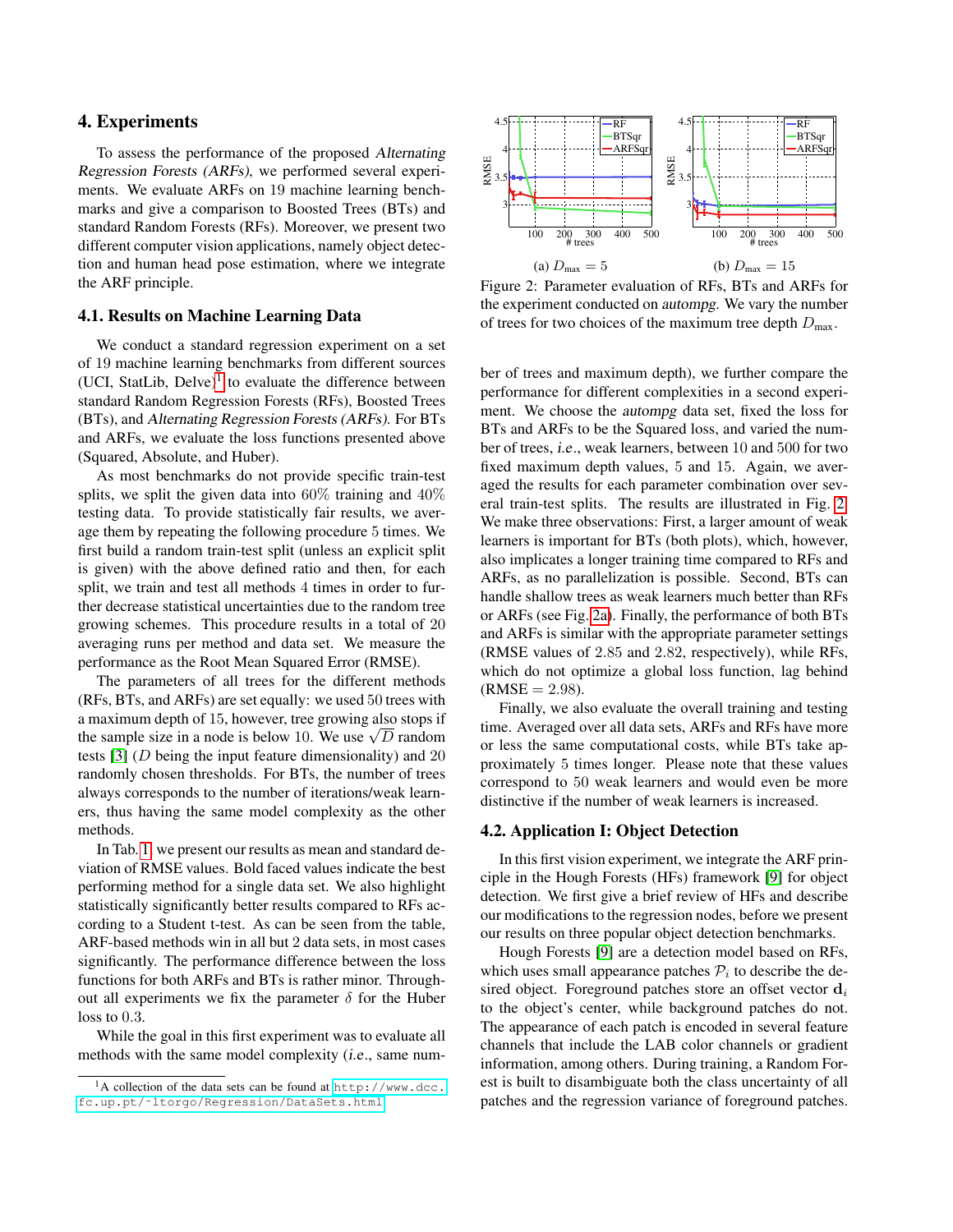<span id="page-5-0"></span>

|                | Scale     | RF              | <b>BTAbs</b>    | <b>BTSqr</b>    | <b>BTHub</b>    | ARFAbs          | ARFSqr          | ARFHub          |
|----------------|-----------|-----------------|-----------------|-----------------|-----------------|-----------------|-----------------|-----------------|
| abalone        |           | $2.44 \pm 0.02$ | $2.87 \pm 0.18$ | $2.95 \pm 0.15$ | $2.84 \pm 0.14$ | $2.45 \pm 0.02$ | $2.44 \pm 0.03$ | $2.45 \pm 0.02$ |
| ailerons       | $10^{-4}$ | $2.15 \pm 0.02$ | $1.97 \pm 0.03$ | $1.97 \pm 0.02$ | $1.97 \pm 0.02$ | $1.78 \pm 0.01$ | $1.78 \pm 0.01$ | $1.78 \pm 0.01$ |
| autompg        |           | $3.03 \pm 0.04$ | $3.44 \pm 0.21$ | $3.40 \pm 0.22$ | $3.47 \pm 0.17$ | $2.89 \pm 0.06$ | $2.89 \pm 0.05$ | $2.90 \pm 0.04$ |
| breastcancer   |           | $35.3 \pm 0.1$  | $38.9 \pm 1.0$  | $38.9 \pm 1.6$  | $38.9 \pm 1.5$  | $35.3 \pm 0.1$  | $35.3 \pm 0.1$  | $35.3 \pm 0.2$  |
| cartdelve      |           | $1.12 \pm 0.01$ | $1.29 \pm 0.01$ | $1.29 \pm 0.01$ | $1.29 \pm 0.01$ | $1.02 \pm 0.00$ | $1.02 \pm 0.00$ | $1.02 \pm 0.00$ |
| cpuact         |           | $2.89 \pm 0.01$ | $3.34 \pm 0.43$ | $3.20 \pm 0.20$ | $3.11 \pm 0.15$ | $2.63 \pm 0.04$ | $2.63 \pm 0.03$ | $2.62 \pm 0.03$ |
| cpusmall       |           | $3.20 \pm 0.01$ | $3.42 \pm 0.16$ | $3.42 \pm 0.11$ | $3.41 \pm 0.15$ | $2.94 \pm 0.03$ | $2.94 \pm 0.03$ | $2.94 \pm 0.02$ |
| deltaailerons  | $10^{-4}$ | $1.71 \pm 0.00$ | $1.91 \pm 0.02$ | $1.89 \pm 0.04$ | $1.90 \pm 0.02$ | $1.68 \pm 0.00$ | $1.68\pm0.00$   | $1.68 \pm 0.00$ |
| deltaelevators | $10^{-3}$ | $1.48 \pm 0.00$ | $1.57 \pm 0.01$ | $1.57 \pm 0.01$ | $1.57 \pm 0.02$ | $1.46 \pm 0.00$ | $1.46 \pm 0.00$ | $1.46 \pm 0.00$ |
| diabetes       |           | $.725 \pm .018$ | $.790 \pm .065$ | $.797 \pm .057$ | $.777\pm.083$   | $.710 \pm .011$ | $.711 \pm .010$ | $.709\pm.008$   |
| elevators      | $10^{-3}$ | $3.64 \pm 0.03$ | $3.41 \pm 0.09$ | $3.37 \pm 0.06$ | $3.39 \pm 0.07$ | $2.98 \pm 0.04$ | $2.98 \pm 0.02$ | $2.98 \pm 0.04$ |
| friedmandelve  |           | $1.66 \pm 0.01$ | $1.65 \pm 0.04$ | $1.64 \pm 0.03$ | $1.65 \pm 0.04$ | $1.10 \pm 0.00$ | $1.10 \pm 0.01$ | $1.11 \pm 0.00$ |
| housing        |           | $3.46 \pm 0.09$ | $3.94 \pm 0.28$ | $3.94 \pm 0.26$ | $4.03 \pm 0.29$ | $3.19 \pm 0.07$ | $3.21 \pm 0.08$ | $3.22 \pm 0.06$ |
| kinematics     |           | $.166 \pm .001$ | $.174 \pm .003$ | $.173 \pm .003$ | $.172 \pm .004$ | $.125\pm.001$   | $.126 \pm .002$ | $.125 \pm .001$ |
| pol            |           | $17.7 \pm 1.1$  | $10.7 \pm 0.6$  | $10.6 \pm 0.6$  | $10.7 \pm 0.5$  | $9.72 \pm 0.24$ | $9.77 \pm 0.22$ | $9.86 \pm 0.18$ |
| pyrimidines    |           | $.086 \pm .003$ | $.094 \pm .009$ | $.098 \pm .016$ | $.097 \pm .011$ | $.074\pm.001$   | $.075 \pm .003$ | $.075 \pm .003$ |
| servo          |           | $.698 \pm .025$ | $.669 \pm .098$ | $.672 \pm .078$ | $.657\pm.084$   | $.667 \pm .010$ | $.659 \pm .026$ | $.670 \pm .021$ |
| stockairplane  |           | $1.03 \pm 0.02$ | $1.11 \pm 0.12$ | $1.15 \pm 0.09$ | $1.09 \pm 0.07$ | $1.01 \pm 0.03$ | $1.01 \pm 0.03$ | $.996 \pm .029$ |
| triazines      |           | $.133 \pm .002$ | $.134 \pm .014$ | $.134 \pm .008$ | $.135 \pm .009$ | $.129 \pm .002$ | $.129 \pm .001$ | $.129 \pm .003$ |
| Wins           |           |                 | $\Omega$        | $\Omega$        |                 | 9               | 5               | 3               |

Table 1: Machine learning results for the compared methods (RFs, BTs, ARFs) with different loss functions (Absolute, Squared, Huber) for BTs and ARFs on standard regression benchmarks. The results are presented as RMSE values averaged over several runs (mean and standard deviation is given). Bold values mark the best performing method for each data set and highlighted results indicate a significant improvement over RFs.

Each split node is randomly assigned to be either a classification or a regression node. Classification nodes are similarly designed as in standard RFs and extended to optimize a global loss in [\[19\]](#page-7-0). In the following, we further extend HFs in the regression nodes.

Regression nodes in HFs follow the simple Reduction-In-Variance approach [\[9\]](#page-7-3), which measures the uncertainty of the node predictions as

$$
H(S) = \frac{1}{|S|} \sum_{i=1}^{|S|} ||\mathbf{d}_i - \bar{\mathbf{d}}||_2^2 , \qquad (7)
$$

where  $S$  defines the set of positive patches with offset vectors  $\mathbf{d}_i$ , and  $\overline{\mathbf{d}}$  is the mean offset vector of S. The ARF principle is integrated in the Hough Forest framework as described in Sec. [3.3](#page-2-0) for regression split nodes. The trees are grown depth by depth and after each iteration the "pseudo targets" are calculated via the given loss and the current prediction of the forest.

HFs stop growing trees if either a maximum depth is reached or less than 20 samples are available in a node. Then, leaf nodes are created that store a class probability, i.e., a fore- and background probability, and votes for object centers. While standard HFs store all offset vectors  $\mathbf{d}_i$ reaching a leaf node, we follow a different approach [\[10\]](#page-7-12), where only modes of the distribution of offset vectors are stored. Storing only modes instead of all offset vectors gives similar voting accuracy, but reduces the computation time during inference vastly. As we already calculate the mean of the offset vectors for the residuals during tree growing, we

simply stick with these estimates for the final offset vectors in the leaf nodes. We increase the maximum tree depth to 30, in order to handle occurring multi modal distributions.

During inference, each patch in a test image is scanned and routed to the leaf nodes, which vote for tentative object centers in a Hough space. All votes are accumulated and the resulting maxima then indicate object detections.

Experimental Setup: We use three object detection data sets commonly employed for evaluating HFs, namely the TUD-pedestrian, TUD-crossing and TUD-campus benchmarks [\[2\]](#page-7-19). Only the TUD-pedestrian data set provides training data in the form of 400 bounding-box annotated images. The test data consists of 250, 201, and 72 images for the three data sets, respectively. In this experiment, we directly evaluate the influence of the global loss in the regression nodes of HFs. We thus compare standard Hough Forests [\[9\]](#page-7-3) (HF) with our proposed modifications as described above (ARFs). Further, we also include the influence of a global loss for the classification nodes [\[19\]](#page-7-0) (ADF). For a fair comparison, we endow all methods with 10 trees, each having a maximum depth of 30, and 20000 random tests per node. We use a training data set consisting of 16000 foreground (randomly extracted within the bounding boxes) and 16000 background patches. To get statistically fair results (patch extraction and tree growing is random), we repeat the traintest procedure 10 times. During each round, we extract the same set of patches for all methods. For ARFs, we use the Squared loss throughout all experiments, as this loss consistently gave the best results.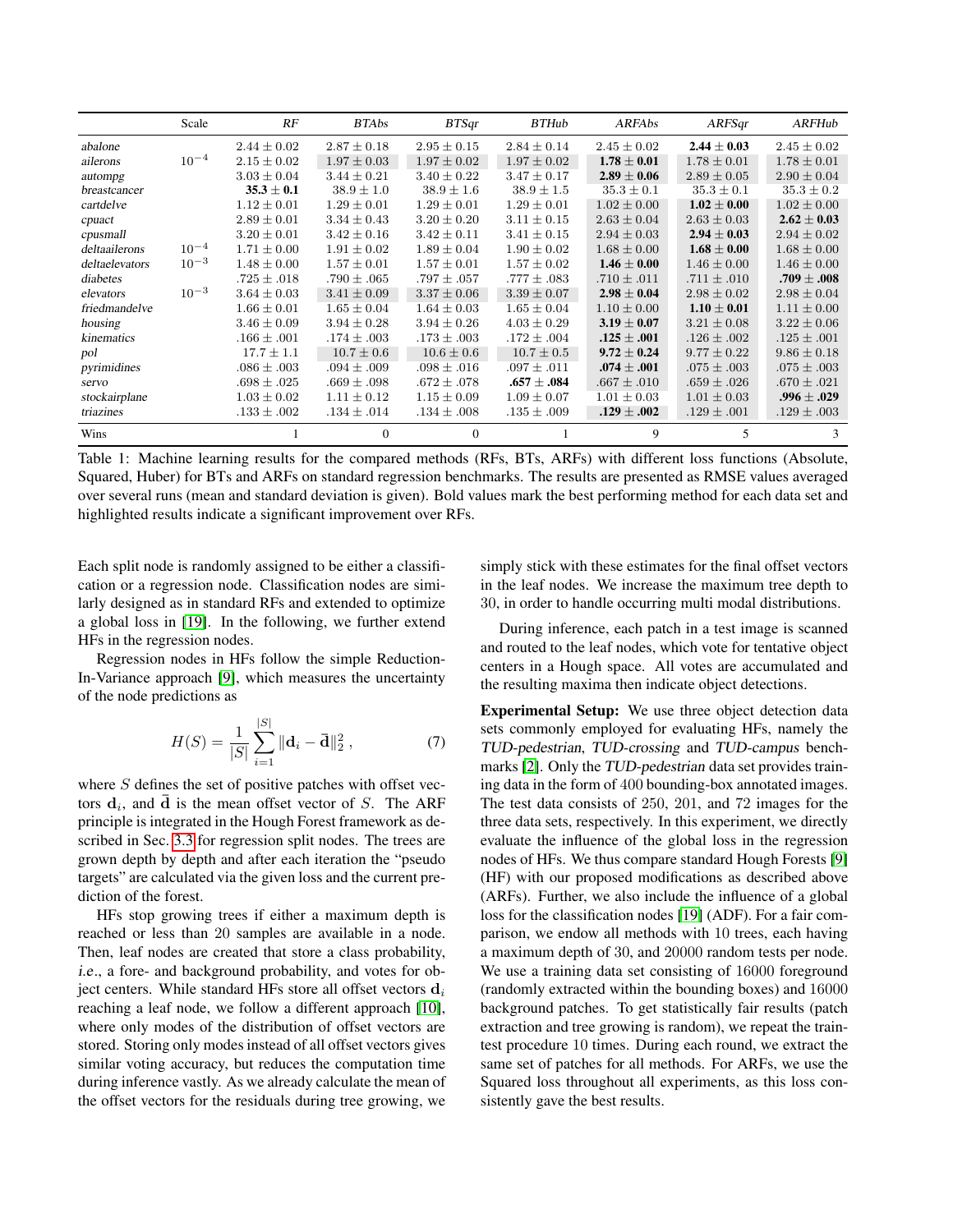<span id="page-6-0"></span>

Figure 3: Precision-Recall curves of HFs [\[9\]](#page-7-3), ADFs [\[19\]](#page-7-0) and our proposed ARF on (a) the TUD-pedestrian, (b) the TUDcrossing and (c) the TUD-campus data sets.

Results: We present our results as precision recall curves in Fig. [3.](#page-6-0) As can be seen in the plots, for this setup, Alternating Decision Forests (ADFs) only improve on one data set over HFs. However, optimizing a global regression loss during the training procedure, i.e., ARFs, boosts the performance on all three data sets. We get a gain of 7.2%, 5.2% and 6.4% in terms of the area-under-curve (auc) score over HFs (we also provide average precision (ap) scores). We also note that the combination of ADFs and ARFs did not further improve the results.

#### 4.3. Application II: Head Pose Estimation

Our second computer vision application for ARFs is human head pose estimation from depth images, where we follow the experimental setup of Fanelli et al. [\[8\]](#page-7-11). The goal is to train a joint classification and regression forest on patches from labeled depth images, in order to detect the head and to estimate the pose from unseen depth images. All training patches store a class label (i.e., being a face or non-face patch) and only positive patches store target regression values (i.e., the head center position relative to the patch in 3D coordinates and the pose in Euler angles).

Thus, the Random Forest is very similar to standard HFs [\[9\]](#page-7-3) with a few exceptions, like a different form of the splitting functions  $\phi(\mathbf{x})$  (Haar-like features), a larger patch size of 100px, or a slightly different entropy measure  $H(\cdot)$ . Due to lack of space, we refer the reader to [\[8\]](#page-7-11) for more details. Each leaf node stores a foreground probability  $p_{\text{fg}}$ , the target prediction  $p(y)$  (mean of all training sample targets), and the variance  $\sigma^2$  of those targets. We can extend the training procedure of [\[8\]](#page-7-11) with our proposed regressor in the same way as for HFs in Sec. [4.2,](#page-4-3) as the differences between [\[8\]](#page-7-11) and [\[9\]](#page-7-3) do not directly affect our modified training procedure.

During testing, patches from the depth image are extracted on a regular grid and routed to the corresponding leaf nodes in all trees. Each leaf node having a foreground probability  $p_{fg} = 1$  and a variance  $\sigma^2 < \sigma_{\text{max}}^2$  are selected

to vote for a head center and pose [\[8\]](#page-7-11). Using a meanshift variant, a single mode is found from all votes for a single depth image.

Experimental Setup: For all experiments, we use the data set from [\[8\]](#page-7-11), which is publicly available and contains more than 15K frames of depth images capturing human faces. It is split into several sequences, each showing one person. As in [\[8\]](#page-7-11), we split the data into 18 training sequences and 2 testing sequences. Groundtruth is given as the head center position in 3D and the pose in Euler angles for each frame. Like in the previous experiment, we compare HFs, modified for this regression task [\[8\]](#page-7-11), ADFs, and ARFs. In order to directly compare the different training procedures, we endow all RFs with the same parameters from [\[8\]](#page-7-11), i.e., we use 7 trees, a maximum depth of 15 and 20000 random tests per node.

Results: Following [\[8\]](#page-7-11), we also present our results as the percentage of correctly predicted frames over different success thresholds for both, position and pose regression of the head, see Fig. [4.](#page-7-20) For a fair comparison, we use our own implementation of all competing methods on the same code basis. However, as some details of the experimental setup in [\[8\]](#page-7-11) (train-test split, etc.) are not fully specified, we get slightly different results compared to those reported in [\[8\]](#page-7-11). Nevertheless, we can see from the plots that both approaches optimizing a global loss (ADFs and ARFs) consistently improve over the HFs baseline. Although this is a regression task, we can observe that ADFs (classification nodes) significantly improve over HFs. A reason for this might be that ADFs produce cleaner leaf nodes (i.e., leafs having  $p_{fg} = 1$ ), which leads to more effective voting nodes that improve the overall result. Furthermore, in this experiment we also evaluate the performance of the combination of ADFs and ARFs, denoted ARF\*. We can observe that ARF\* gives the best results for the more important tighter success thresholds (*i.e.*, 10mm) in the head position regression (see Fig. [4a\)](#page-7-20), and also gives good results for the pose estimation (see Fig. [4b\)](#page-7-20).